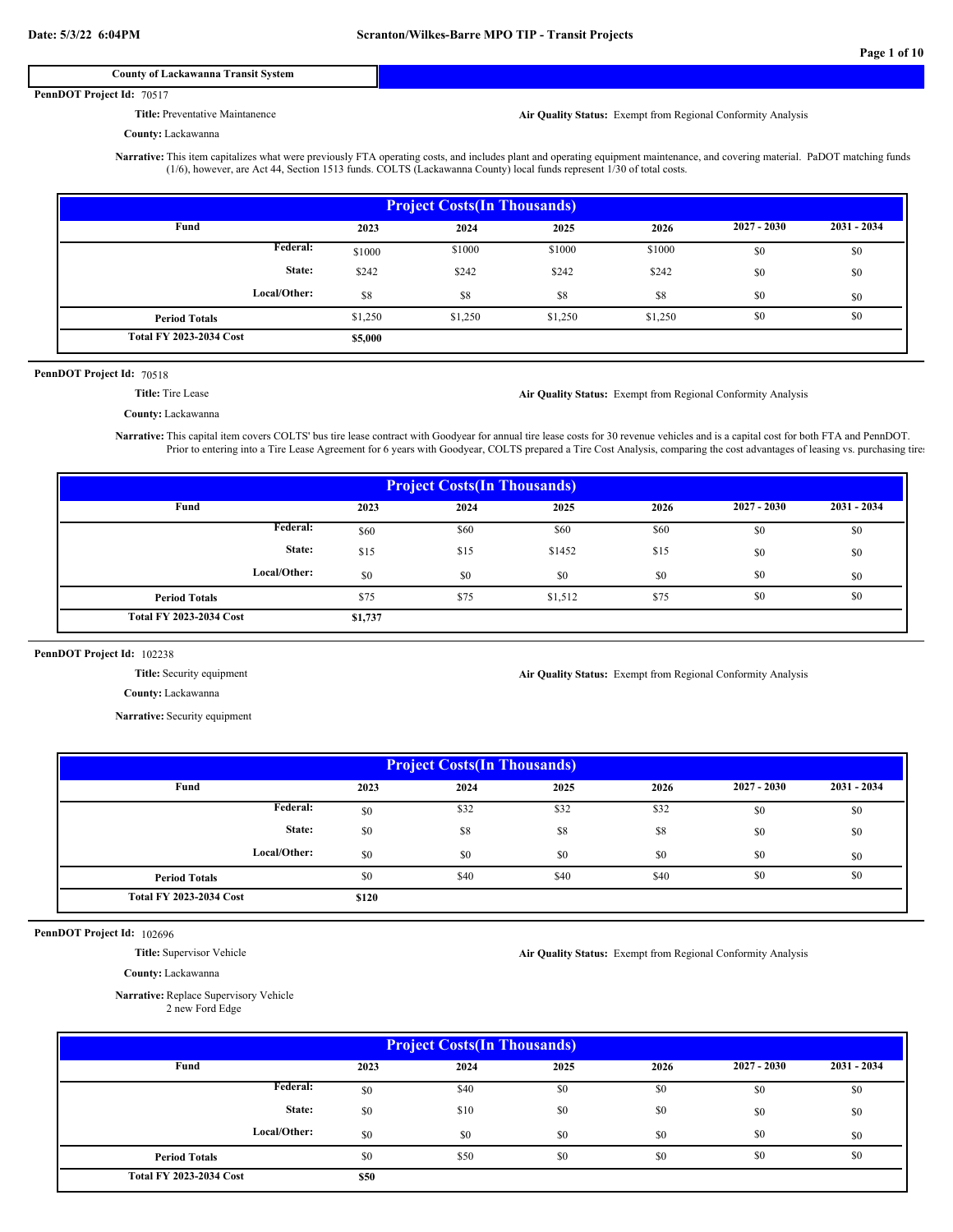**Title:** Purchase 3 CNG buses

**Air Quality Status:** Exempt from Regional Conformity Analysis

**County:** Lackawanna

**Narrative:** Purchase 3 CNG buses

| <b>Project Costs (In Thousands)</b> |         |       |       |       |               |             |  |  |  |
|-------------------------------------|---------|-------|-------|-------|---------------|-------------|--|--|--|
| Fund                                | 2023    | 2024  | 2025  | 2026  | $2027 - 2030$ | 2031 - 2034 |  |  |  |
| <b>Federal:</b>                     | \$0     | \$440 | \$440 | \$440 | \$0           | \$0         |  |  |  |
| State:                              | \$0     | \$106 | \$106 | \$106 | \$0           | \$0         |  |  |  |
| Local/Other:                        | \$0     | \$4   | \$4   | \$4   | \$0           | \$0         |  |  |  |
| <b>Period Totals</b>                | \$0     | \$550 | \$550 | \$550 | \$0           | \$0         |  |  |  |
| <b>Total FY 2023-2034 Cost</b>      | \$1,650 |       |       |       |               |             |  |  |  |

### PennDOT Project Id: 111245

**Title:** ADA paratranist service

**Air Quality Status:** Exempt from Regional Conformity Analysis

**County:** Lackawanna

**Narrative:** ADA paratranist service

| <b>Project Costs (In Thousands)</b> |      |      |      |      |               |             |  |  |
|-------------------------------------|------|------|------|------|---------------|-------------|--|--|
| Fund                                | 2023 | 2024 | 2025 | 2026 | $2027 - 2030$ | 2031 - 2034 |  |  |
| Federal:                            | \$0  | \$0  | \$0  | \$12 | \$0           | \$0         |  |  |
| State:                              | \$0  | \$0  | \$0  | \$0  | \$0           | \$0         |  |  |
| Local/Other:                        | \$0  | \$0  | \$0  | \$12 | \$0           | \$0         |  |  |
| <b>Period Totals</b>                | \$0  | \$0  | \$0  | \$24 | \$0           | \$0         |  |  |
| <b>Total FY 2023-2034 Cost</b>      | \$24 |      |      |      |               |             |  |  |

## PennDOT Project Id: 111247

**Title:** Shared Ride Van

**County:** Lackawanna

**Narrative:** Purchase 1 Ford Transit Van - for shared ride

| <b>Project Costs (In Thousands)</b> |         |       |         |       |               |             |  |  |  |
|-------------------------------------|---------|-------|---------|-------|---------------|-------------|--|--|--|
| Fund                                | 2023    | 2024  | 2025    | 2026  | $2027 - 2030$ | 2031 - 2034 |  |  |  |
| Federal:                            |         | SO.   | \$0     | \$0   | \$0           | \$0         |  |  |  |
| State:                              | \$750   | \$750 | \$1000  | \$450 | \$0           | \$0         |  |  |  |
| Local/Other:                        | \$0     | \$0   | \$0     | \$0   | \$0           | \$0         |  |  |  |
| <b>Period Totals</b>                | \$750   | \$750 | \$1,000 | \$450 | \$0           | \$0         |  |  |  |
| <b>Total FY 2023-2034 Cost</b>      | \$2,950 |       |         |       |               |             |  |  |  |

PennDOT Project Id: 111249

**Title:** Service Vehicle

**County:** Lackawanna

**Air Quality Status:** Exempt from Regional Conformity Analysis

**Air Quality Status:** Exempt from Regional Conformity Analysis

**Narrative:** Purchase service Vehicle

| <b>Project Costs (In Thousands)</b> |      |      |      |      |               |               |  |  |  |
|-------------------------------------|------|------|------|------|---------------|---------------|--|--|--|
| Fund                                | 2023 | 2024 | 2025 | 2026 | $2027 - 2030$ | $2031 - 2034$ |  |  |  |
| Federal:                            | \$0  | \$32 | \$0  | \$0  | \$0           | \$0           |  |  |  |
| State:                              | \$0  | \$8  | \$0  | \$0  | \$0           | \$0           |  |  |  |
| Local/Other:                        | \$0  | \$0  | \$0  | \$0  | \$0           | \$0           |  |  |  |
| <b>Period Totals</b>                | \$0  | \$40 | \$0  | \$0  | \$0           | \$0           |  |  |  |
| <b>Total FY 2023-2034 Cost</b>      | \$40 |      |      |      |               |               |  |  |  |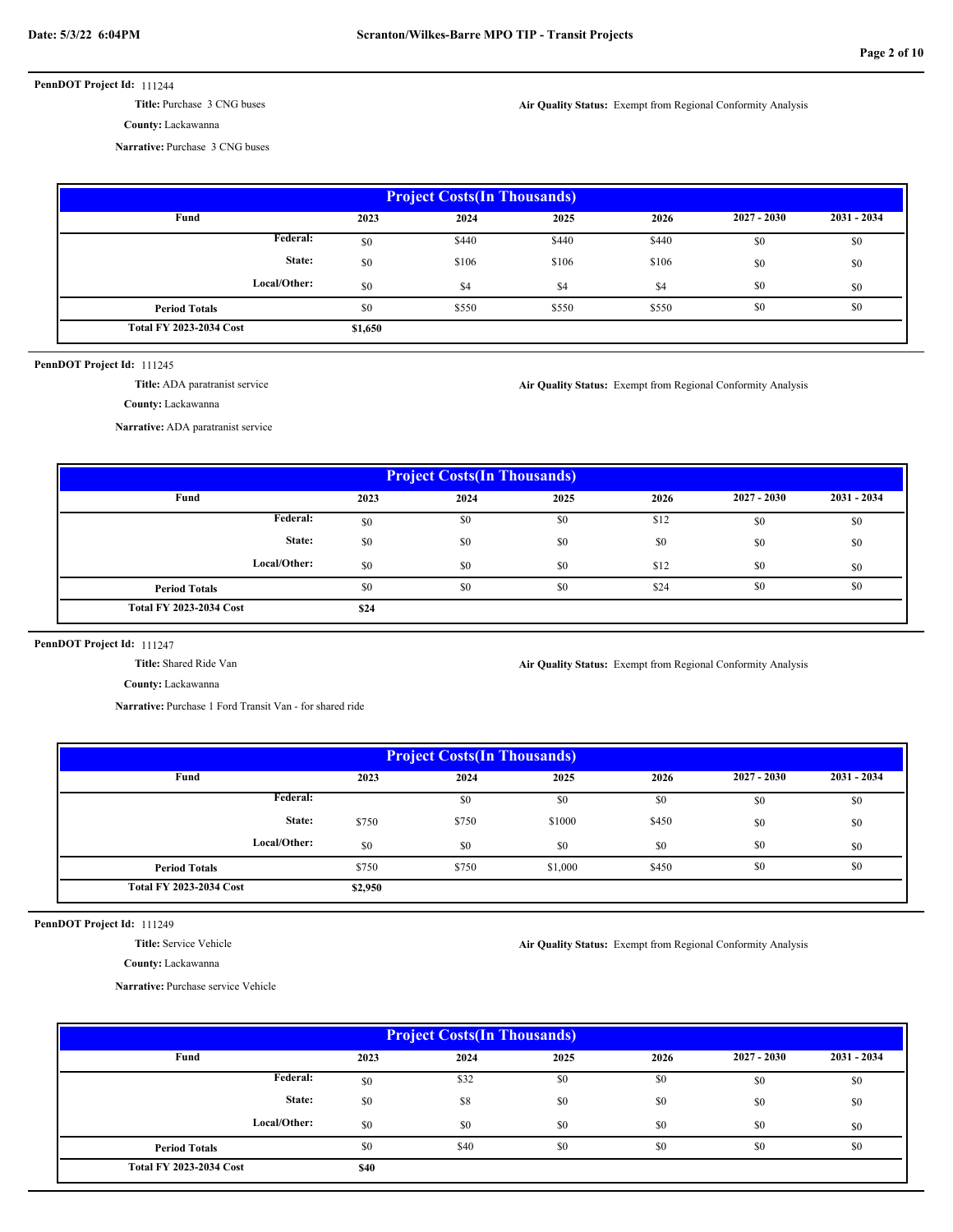**Title:** IT Software & equip

**County:** Lackawanna

**Narrative:** IT software and related equipment (i.e. Phone System)

| <b>Project Costs(In Thousands)</b> |       |      |      |      |               |               |  |  |  |
|------------------------------------|-------|------|------|------|---------------|---------------|--|--|--|
| Fund                               | 2023  | 2024 | 2025 | 2026 | $2027 - 2030$ | $2031 - 2034$ |  |  |  |
| Federal:                           | \$360 | \$40 | \$40 | \$32 | \$0           | \$0           |  |  |  |
| State:                             | \$87  | \$10 | \$10 | \$8  | \$0           | \$0           |  |  |  |
| Local/Other:                       | \$3   | \$0  | \$0  | \$0  | \$0           | \$0           |  |  |  |
| <b>Period Totals</b>               | \$450 | \$50 | \$50 | \$40 | \$0           | \$0           |  |  |  |
| <b>Total FY 2023-2034 Cost</b>     | \$590 |      |      |      |               |               |  |  |  |

PennDOT Project Id: 112906

**Title:** Bus replacement -30 & 35

**Air Quality Status:** Exempt from Regional Conformity Analysis

**Air Quality Status:** Exempt from Regional Conformity Analysis

**County:** Lackawanna

**Narrative:** Purchase a 35 ft Diesel bus and 1 30 ft Gasoline Bus

| <b>Project Costs (In Thousands)</b> |         |       |       |       |               |               |  |  |  |
|-------------------------------------|---------|-------|-------|-------|---------------|---------------|--|--|--|
| Fund                                | 2023    | 2024  | 2025  | 2026  | $2027 - 2030$ | $2031 - 2034$ |  |  |  |
| <b>Federal:</b>                     | \$896   | \$604 | \$604 | \$604 | \$0           | \$0           |  |  |  |
| State:                              | \$217   | \$146 | \$146 | \$146 | \$0           | \$0           |  |  |  |
| Local/Other:                        | \$7     | \$5   | \$5   | \$5   | \$0           | \$0           |  |  |  |
| <b>Period Totals</b>                | \$1,120 | \$755 | \$755 | \$755 | \$0           | \$0           |  |  |  |
| <b>Total FY 2023-2034 Cost</b>      | \$3,385 |       |       |       |               |               |  |  |  |

PennDOT Project Id: 113618

**Title:** Van Security Equipment

**Air Quality Status:** Exempt from Regional Conformity Analysis

**Air Quality Status:** Exempt from Regional Conformity Analysis

**County:** Lackawanna

**Narrative:** Van Security Equipment Paratransit Van

| <b>Project Costs (In Thousands)</b> |             |      |      |      |               |             |  |  |  |
|-------------------------------------|-------------|------|------|------|---------------|-------------|--|--|--|
| Fund                                | 2023        | 2024 | 2025 | 2026 | $2027 - 2030$ | 2031 - 2034 |  |  |  |
| Federal:                            | \$0         | \$0  | \$32 | \$32 | \$0           | \$0         |  |  |  |
| State:                              | \$0         | \$0  | \$8  | \$8  | \$0           | \$0         |  |  |  |
| Local/Other:                        | \$0         | \$0  | \$0  | \$0  | \$0           | \$0         |  |  |  |
| <b>Period Totals</b>                | \$0         | \$0  | \$40 | \$40 | \$0           | \$0         |  |  |  |
| <b>Total FY 2023-2034 Cost</b>      | <b>\$80</b> |      |      |      |               |             |  |  |  |

PennDOT Project Id: 113621

**Title:** Bus shelters

**County:** Lackawanna

**Narrative:** Bus shelters

 **2023 2025 2026 \$75** \$0 \$0 \$0 \$0 \$60  $$0$  \$0 \$0 \$0 \$0  $$575$   $$0$   $$0$   $$0$   $$0$   $$0$   $$0$   $$0$ **Project Costs(In Thousands) Fund 2027 - 2030 2031 - 2034 Local/Other: State: Total FY 2023-2034 Cost 2024** \$0 \$0 \$0 \$0 \$0 \$0 \$0 \$0 \$0 \$0 **Federal: Period Totals**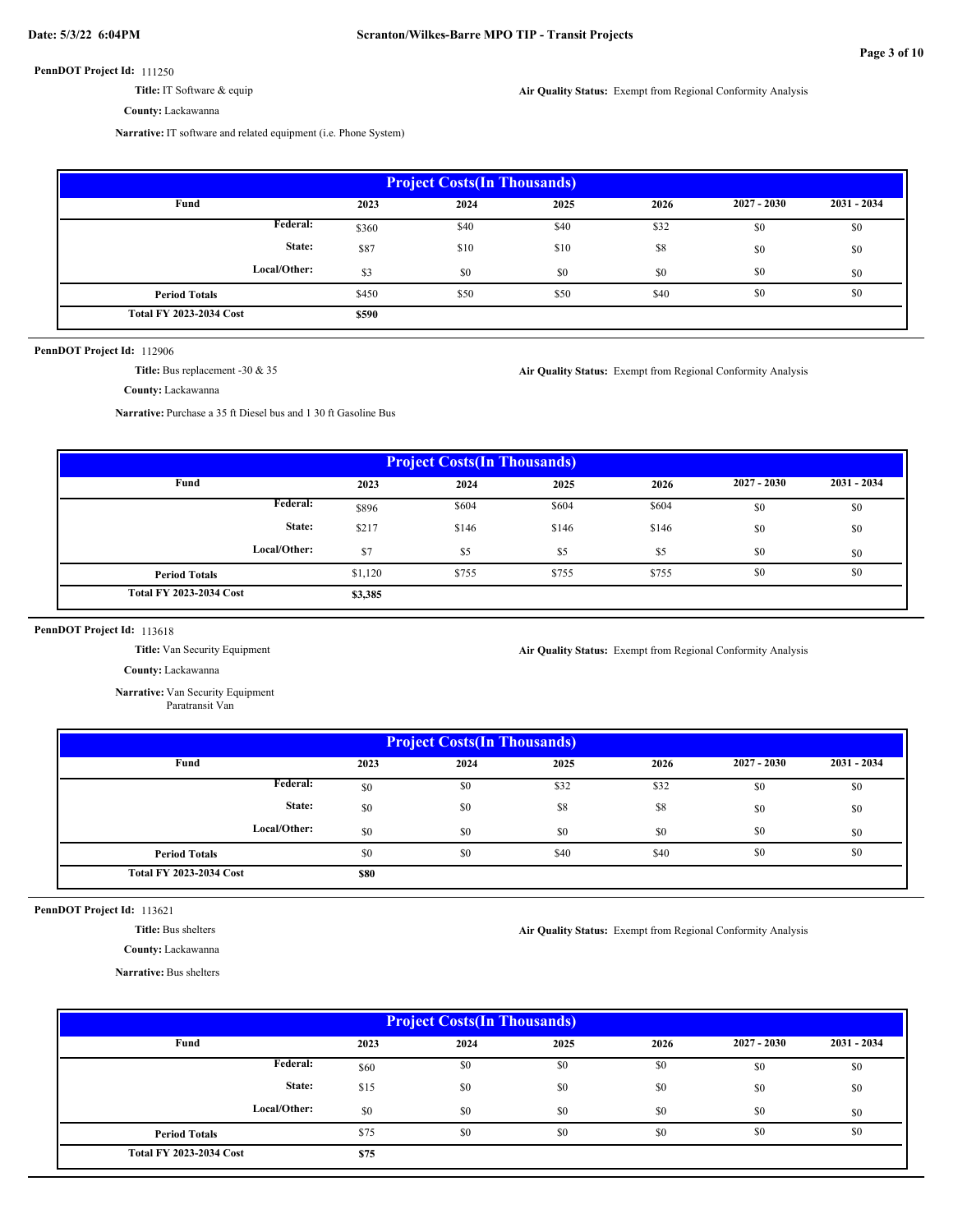**Title:** Misc Shop Equip

**County:** Lackawanna

**Air Quality Status:** Exempt from Regional Conformity Analysis

**Narrative:** Pressure Washer, Helmet, A/C Recharge Mach

| <b>Project Costs(In Thousands)</b> |      |      |      |      |               |             |  |  |  |
|------------------------------------|------|------|------|------|---------------|-------------|--|--|--|
| Fund                               | 2023 | 2024 | 2025 | 2026 | $2027 - 2030$ | 2031 - 2034 |  |  |  |
| Federal:                           | \$0  | \$0  | \$32 | \$0  | \$0           | \$0         |  |  |  |
| State:                             | \$0  | \$0  | \$8  | \$0  | \$0           | \$0         |  |  |  |
| Local/Other:                       | \$0  | \$0  | \$0  | \$0  | \$0           | \$0         |  |  |  |
| <b>Period Totals</b>               | \$0  | \$0  | \$40 | \$0  | \$0           | \$0         |  |  |  |
| <b>Total FY 2023-2034 Cost</b>     | \$40 |      |      |      |               |             |  |  |  |

## PennDOT Project Id: 114476

**Title:** Security services

**Air Quality Status:** Exempt from Regional Conformity Analysis

**County:** Lackawanna

**Narrative:** Security services

| <b>Project Costs (In Thousands)</b> |      |      |      |      |               |             |  |  |  |
|-------------------------------------|------|------|------|------|---------------|-------------|--|--|--|
| Fund                                | 2023 | 2024 | 2025 | 2026 | $2027 - 2030$ | 2031 - 2034 |  |  |  |
| Federal:                            | \$0  | \$0  | \$0  | \$14 | \$0           | \$0         |  |  |  |
| State:                              | \$0  | \$0  | \$0  | \$3  | \$0           | \$0         |  |  |  |
| Local/Other:                        | \$0  | \$0  | \$0  | \$0  | \$0           | \$0         |  |  |  |
| <b>Period Totals</b>                | \$0  | \$0  | \$0  | \$17 | \$0           | \$0         |  |  |  |
| <b>Total FY 2023-2034 Cost</b>      | \$17 |      |      |      |               |             |  |  |  |

PennDOT Project Id: 116012

**Title:** Office Furniture & Equipm

**Air Quality Status:** Exempt from Regional Conformity Analysis

**Air Quality Status:** Exempt from Regional Conformity Analysis

**County:** Lackawanna

**Narrative:** Office Furniture & Equipment

| <b>Project Costs (In Thousands)</b> |       |      |      |      |               |             |  |  |  |
|-------------------------------------|-------|------|------|------|---------------|-------------|--|--|--|
| Fund                                | 2023  | 2024 | 2025 | 2026 | $2027 - 2030$ | 2031 - 2034 |  |  |  |
| Federal:                            | \$40  | \$40 | \$8  | S8   | \$0           | \$0         |  |  |  |
| State:                              | \$10  | \$10 | \$2  | \$2  | \$0           | \$0         |  |  |  |
| Local/Other:                        | \$0   | \$0  | \$0  | \$0  | \$0           | \$0         |  |  |  |
| <b>Period Totals</b>                | \$50  | \$50 | \$10 | \$10 | \$0           | \$0         |  |  |  |
| <b>Total FY 2023-2034 Cost</b>      | \$120 |      |      |      |               |             |  |  |  |

PennDOT Project Id: 117679

**Title:** Bus and Maint Facility

**County:** Lackawanna

**Narrative:** Bus and Maint/Facility

| <b>Project Costs (In Thousands)</b> |         |       |       |       |               |               |  |  |  |
|-------------------------------------|---------|-------|-------|-------|---------------|---------------|--|--|--|
| Fund                                | 2023    | 2024  | 2025  | 2026  | $2027 - 2030$ | $2031 - 2034$ |  |  |  |
| Federal:                            | \$360   | \$360 | \$360 | \$360 | \$0           | \$0           |  |  |  |
| State:                              | \$87    | \$87  | \$87  | \$87  | \$0           | \$0           |  |  |  |
| Local/Other:                        | \$3     | \$3   | \$3   | \$3   | \$0           | \$0           |  |  |  |
| <b>Period Totals</b>                | \$450   | \$450 | \$450 | \$450 | \$0           | \$0           |  |  |  |
| <b>Total FY 2023-2034 Cost</b>      | \$1,800 |       |       |       |               |               |  |  |  |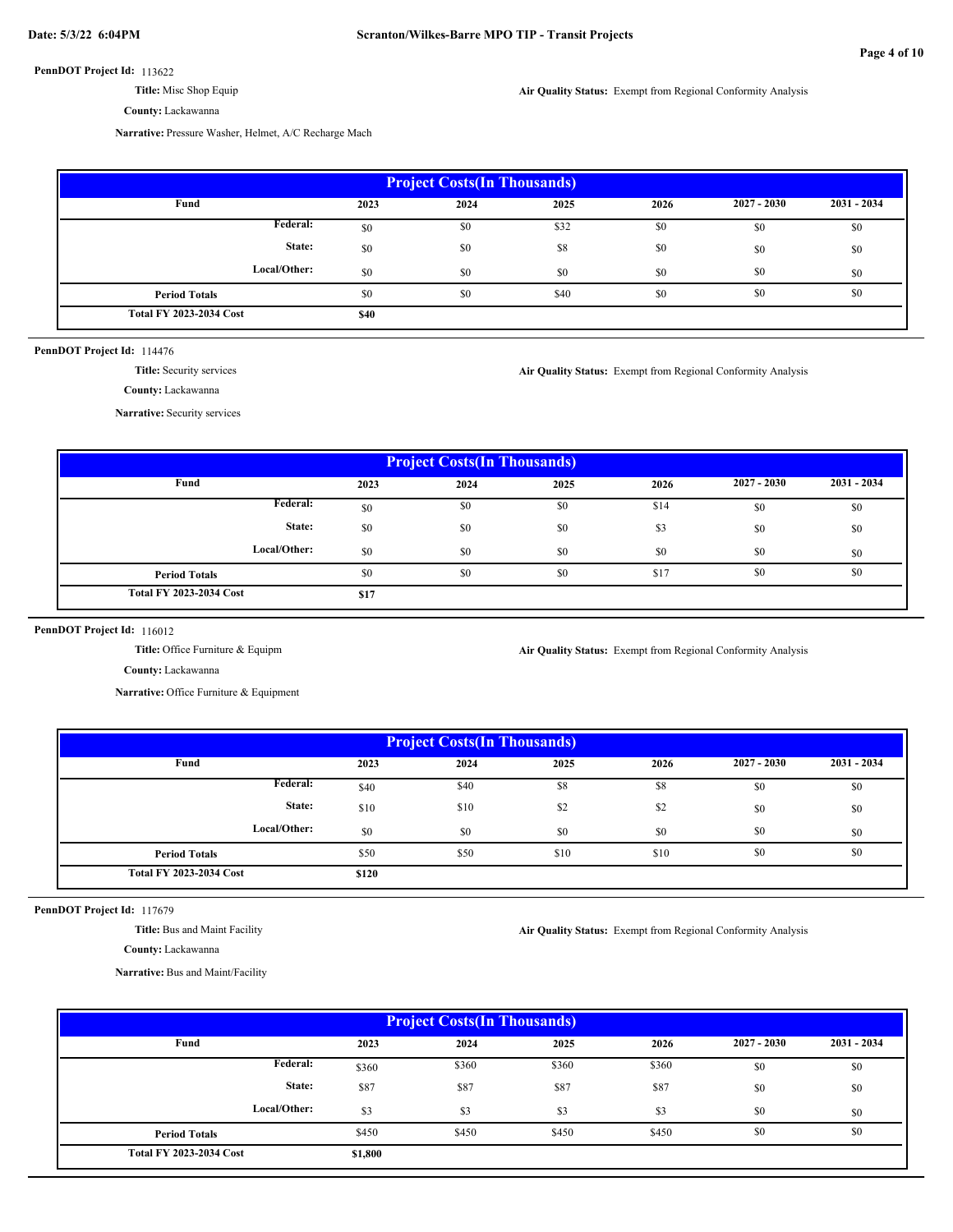- **Title:** Admin & Maint Facility
- **County:** Lackawanna

**Air Quality Status:** Exempt from Regional Conformity Analysis

**Narrative:** Admin & Maint Facility

| <b>Project Costs (In Thousands)</b> |          |      |      |      |               |               |  |  |
|-------------------------------------|----------|------|------|------|---------------|---------------|--|--|
| Fund                                | 2023     | 2024 | 2025 | 2026 | $2027 - 2030$ | $2031 - 2034$ |  |  |
| Federal:                            |          | \$0  | \$0  | \$0  | \$0           | \$0           |  |  |
| State:                              | \$39050  | \$0  | \$0  | \$0  | \$0           | \$0           |  |  |
| Local/Other:                        | \$950    | \$0  | \$0  | \$0  | \$0           | \$0           |  |  |
| <b>Period Totals</b>                | \$40,000 | \$0  | \$0  | \$0  | \$0           | \$0           |  |  |
| <b>Total FY 2023-2034 Cost</b>      | \$40,000 |      |      |      |               |               |  |  |

**Hazleton Public Transit**

PennDOT Project Id: 105486

**Title:** Replace ADA van

**Air Quality Status:** Exempt from Regional Conformity Analysis

**County:** Luzerne

**Narrative:** Replace 2011 ADA van

| <b>Project Costs (In Thousands)</b> |      |      |      |      |               |             |  |  |  |
|-------------------------------------|------|------|------|------|---------------|-------------|--|--|--|
| Fund                                | 2023 | 2024 | 2025 | 2026 | $2027 - 2030$ | 2031 - 2034 |  |  |  |
| Federal:                            | \$65 | \$0  | \$0  | \$0  | \$0           | \$0         |  |  |  |
| State:                              | \$14 | \$0  | \$0  | \$0  | \$0           | \$0         |  |  |  |
| Local/Other:                        | \$3  | \$0  | \$0  | \$0  | \$0           | \$0         |  |  |  |
| <b>Period Totals</b>                | \$82 | \$0  | \$0  | \$0  | \$0           | \$0         |  |  |  |
| <b>Total FY 2023-2034 Cost</b>      | \$82 |      |      |      |               |             |  |  |  |

#### PennDOT Project Id: 112214

**Title:** Bus Storage & Maint Facil

Air Quality Status: AQ Conformity Does Not Apply

**County:** Luzerne

**Narrative:** Construction of a new bus maintenance and storage facility

| <b>Project Costs (In Thousands)</b> |          |      |      |      |               |             |  |  |  |
|-------------------------------------|----------|------|------|------|---------------|-------------|--|--|--|
| Fund                                | 2023     | 2024 | 2025 | 2026 | $2027 - 2030$ | 2031 - 2034 |  |  |  |
| Federal:                            | \$10000  | \$0  | \$0  | \$0  | \$0           | \$0         |  |  |  |
| State:                              | \$2337   | \$0  | \$0  | \$0  | \$0           | \$0         |  |  |  |
| Local/Other:                        | \$163    | \$0  | \$0  | \$0  | \$0           | \$0         |  |  |  |
| <b>Period Totals</b>                | \$12,500 | \$0  | \$0  | \$0  | \$0           | \$0         |  |  |  |
| <b>Total FY 2023-2034 Cost</b>      | \$12,500 |      |      |      |               |             |  |  |  |

PennDOT Project Id: 115451

**Title:** Purchase (2) 29' CNG Tran

**Air Quality Status:** Exempt from Regional Conformity Analysis

**County:** Luzerne

**Narrative:** Replace (2) buses at end of useful life

| <b>Project Costs (In Thousands)</b> |         |      |         |      |               |               |  |  |  |
|-------------------------------------|---------|------|---------|------|---------------|---------------|--|--|--|
| Fund                                | 2023    | 2024 | 2025    | 2026 | $2027 - 2030$ | $2031 - 2034$ |  |  |  |
| Federal:                            | \$968   | \$0  | \$968   | \$0  | \$0           | \$0           |  |  |  |
| State:                              | \$242   | \$0  | \$242   | \$0  | \$0           | \$0           |  |  |  |
| Local/Other:                        | \$0     | \$0  | \$0     | \$0  | \$0           | \$0           |  |  |  |
| <b>Period Totals</b>                | \$1,210 | \$0  | \$1,210 | \$0  | \$0           | \$0           |  |  |  |
| <b>Total FY 2023-2034 Cost</b>      | \$2,420 |      |         |      |               |               |  |  |  |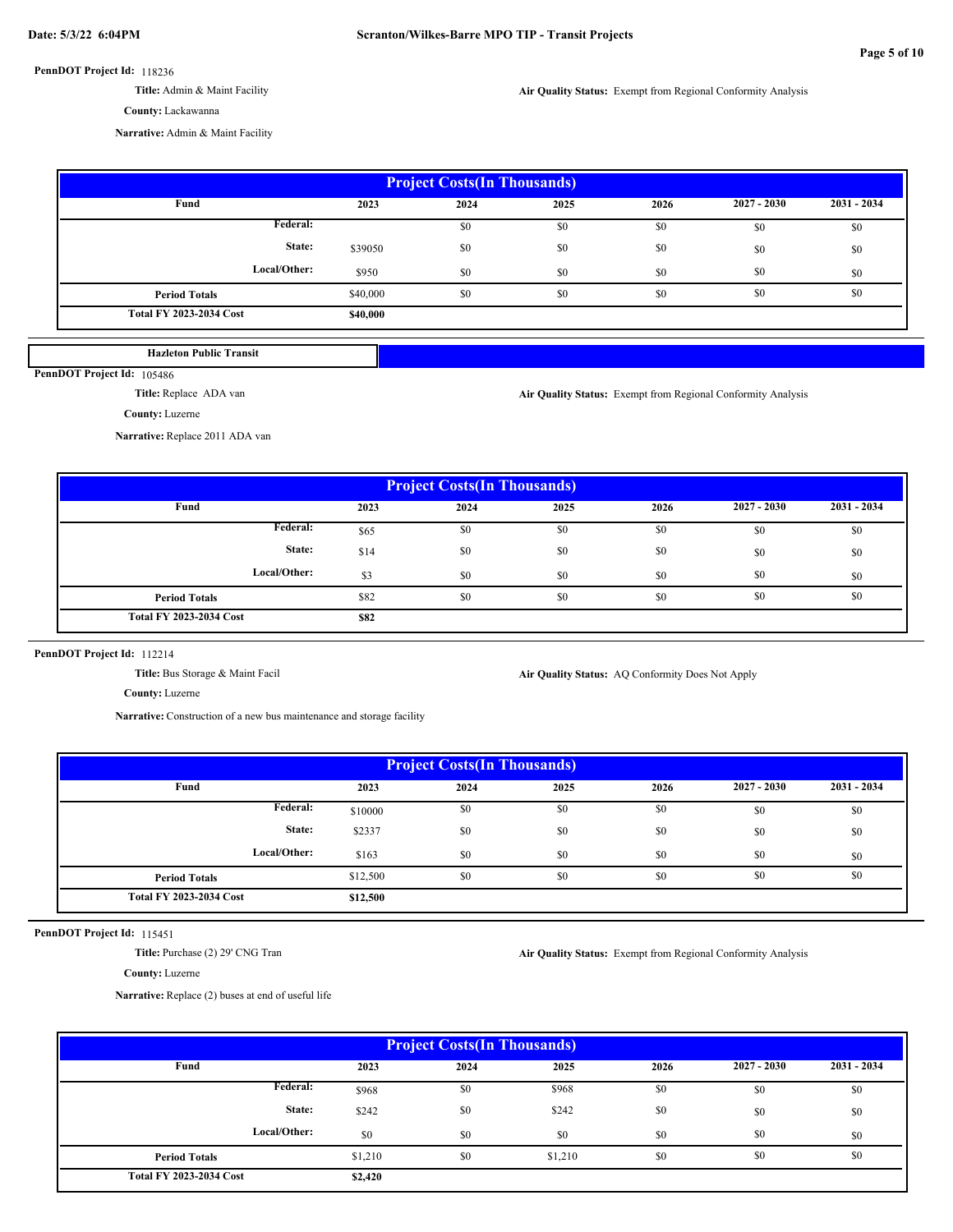## **Luzerne County Transportation Authority**

PennDOT Project Id: 70505

**Title:** ADA Paratransit program

**County:** Luzerne

**Air Quality Status:** Exempt from Regional Conformity Analysis

**Narrative:** Costs Assoc. with Paratransit Service

| <b>Project Costs (In Thousands)</b> |         |       |       |       |               |               |  |  |  |
|-------------------------------------|---------|-------|-------|-------|---------------|---------------|--|--|--|
| Fund                                | 2023    | 2024  | 2025  | 2026  | $2027 - 2030$ | $2031 - 2034$ |  |  |  |
| <b>Federal:</b>                     | \$330   | \$330 | \$330 | \$330 | \$0           | \$0           |  |  |  |
| State:                              | \$75    | \$75  | \$75  | \$75  | \$0           | \$0           |  |  |  |
| Local/Other:                        | \$7     | \$7   | \$7   | \$7   | \$0           | \$0           |  |  |  |
| <b>Period Totals</b>                | \$412   | \$412 | \$412 | \$412 | \$0           | \$0           |  |  |  |
| <b>Total FY 2023-2034 Cost</b>      | \$1,648 |       |       |       |               |               |  |  |  |

### PennDOT Project Id: 70506

**Title:** Leasing of Bus Tires

**County:** Luzerne

**Narrative:** Lease Tires for Revenue Vehicles (Buses)

| <b>Project Costs (In Thousands)</b> |                |      |      |      |               |             |  |  |  |
|-------------------------------------|----------------|------|------|------|---------------|-------------|--|--|--|
| Fund                                | 2023           | 2024 | 2025 | 2026 | $2027 - 2030$ | 2031 - 2034 |  |  |  |
| <b>Federal:</b>                     | \$40           | \$40 | \$40 | \$40 | \$0           | \$0         |  |  |  |
| State:                              | \$9            | \$9  | \$9  | \$9  | \$0           | \$0         |  |  |  |
| Local/Other:                        | <sup>\$1</sup> | \$1  | \$1  | \$1  | \$0           | \$0         |  |  |  |
| <b>Period Totals</b>                | \$50           | \$50 | \$50 | \$50 | \$0           | \$0         |  |  |  |
| <b>Total FY 2023-2034 Cost</b>      | \$200          |      |      |      |               |             |  |  |  |

## PennDOT Project Id: 70508

**Title:** Purchase Signage

**Air Quality Status:** Exempt from Regional Conformity Analysis

**Air Quality Status:** Exempt from Regional Conformity Analysis

**Narrative:** Purchase Signage

**County:** Luzerne

| <b>Project Costs (In Thousands)</b> |       |      |      |      |               |               |  |  |  |
|-------------------------------------|-------|------|------|------|---------------|---------------|--|--|--|
| Fund                                | 2023  | 2024 | 2025 | 2026 | $2027 - 2030$ | $2031 - 2034$ |  |  |  |
| <b>Federal:</b>                     | \$120 | \$40 | \$0  | \$0  | \$0           | \$0           |  |  |  |
| State:                              | \$25  | \$10 | \$0  | \$0  | \$0           | \$0           |  |  |  |
| Local/Other:                        | \$5   | \$0  | \$0  | \$0  | \$0           | \$0           |  |  |  |
| <b>Period Totals</b>                | \$150 | \$50 | \$0  | \$0  | \$0           | \$0           |  |  |  |
| <b>Total FY 2023-2034 Cost</b>      | \$200 |      |      |      |               |               |  |  |  |

PennDOT Project Id: 77343

**Title:** Computer Software

**Air Quality Status:** Exempt from Regional Conformity Analysis

**County:** Luzerne

**Narrative:** Project funds will be used to purchase software to keep computer assets up to date, and to purchase updated software for maintenance and to purchase GIS (Geographic Information Systems) software.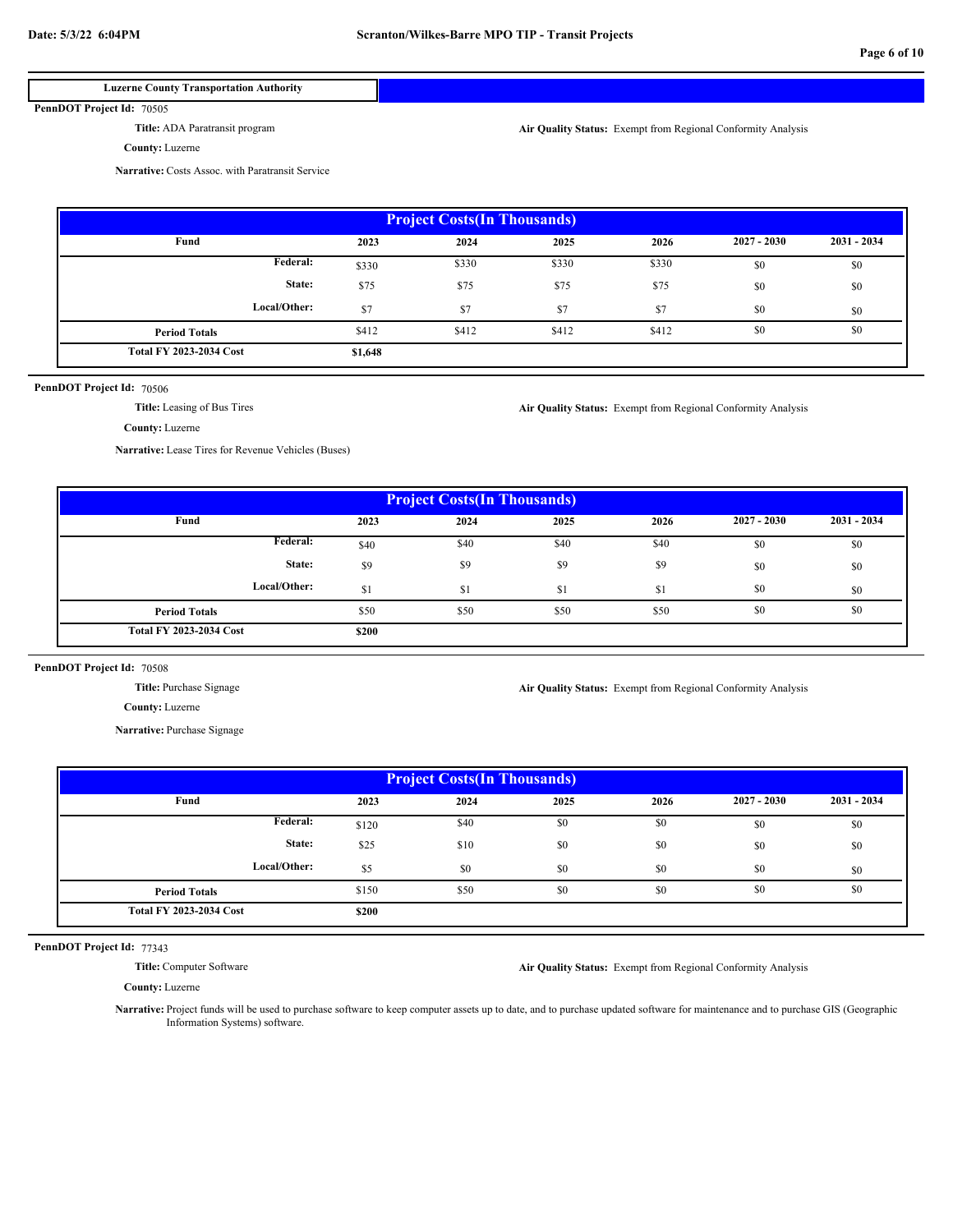**Page 7 of 10**

| <b>Project Costs (In Thousands)</b> |       |      |      |      |               |               |  |  |  |
|-------------------------------------|-------|------|------|------|---------------|---------------|--|--|--|
| Fund                                | 2023  | 2024 | 2025 | 2026 | $2027 - 2030$ | $2031 - 2034$ |  |  |  |
| <b>Federal:</b>                     | \$260 | \$0  | \$60 | \$0  | \$0           | \$0           |  |  |  |
| State:                              | \$63  | \$0  | \$5  | \$0  | \$0           | \$0           |  |  |  |
| Local/Other:                        | \$2   | \$0  | \$0  | \$0  | \$0           | \$0           |  |  |  |
| <b>Period Totals</b>                | \$325 | \$0  | \$65 | \$0  | \$0           | \$0           |  |  |  |
| <b>Total FY 2023-2034 Cost</b>      | \$390 |      |      |      |               |               |  |  |  |

PennDOT Project Id: 83642

**Title:** Preventive Maint.

**County:** Luzerne

**Narrative:** Preventive Maint.

 **2023 2025 2026 \$12,000** \$0 \$0 \$0 \$0 \$0 \$0 \$2400 \$547 \$547 \$547 \$547 \$53 \$3,000 \$3,000 \$3,000 \$3,000 \$0 \$0 \$0 **Project Costs(In Thousands) Fund 2027 - 2030 2031 - 2034 Local/Other: State: Total FY 2023-2034 Cost 2024** \$0 \$0 \$2400 \$2400 \$2400 \$53 \$53 \$53 \$3,000 **Federal: Period Totals**

PennDOT Project Id: 86456

**Title:** Safety & Security Items

**Air Quality Status:** Exempt from Regional Conformity Analysis

**Air Quality Status:** Exempt from Regional Conformity Analysis

**County:** Luzerne

**Narrative:** Purchase of 40 surveillance/security cameras. These cameras will monitor and respond to situations on board vehicles, along the routes, and at the transit facility.

| <b>Project Costs (In Thousands)</b> |      |      |      |      |               |             |  |  |
|-------------------------------------|------|------|------|------|---------------|-------------|--|--|
| Fund                                | 2023 | 2024 | 2025 | 2026 | $2027 - 2030$ | 2031 - 2034 |  |  |
| Federal:                            | \$0  | \$8  | \$0  | \$0  | \$0           | \$0         |  |  |
| State:                              | \$0  | \$2  | \$0  | \$0  | \$0           | \$0         |  |  |
| Local/Other:                        | \$0  | \$0  | \$0  | \$0  | \$0           | \$0         |  |  |
| <b>Period Totals</b>                | \$0  | \$10 | \$0  | \$0  | \$0           | \$0         |  |  |
| <b>Total FY 2023-2034 Cost</b>      | \$10 |      |      |      |               |             |  |  |

PennDOT Project Id: 89293

**Title:** Operating Assistance

**Air Quality Status:** Exempt from Regional Conformity Analysis

**County:** Luzerne

**Narrative:** Act 44 Section 1513 - Mass Transit Operating Line Item for Hazelton Public Transit to draw down from.

| <b>Project Costs (In Thousands)</b> |                  |         |         |         |               |               |  |  |  |
|-------------------------------------|------------------|---------|---------|---------|---------------|---------------|--|--|--|
| Fund                                | 2023             | 2024    | 2025    | 2026    | $2027 - 2030$ | $2031 - 2034$ |  |  |  |
|                                     | <b>Federal:</b>  | \$0     | \$0     | \$0     | \$0           | \$0           |  |  |  |
|                                     | State:<br>\$6976 | \$7329  | \$7696  | \$8081  | \$0           | \$0           |  |  |  |
| Local/Other:                        | \$780            | \$814   | \$855   | \$898   | \$0           | \$0           |  |  |  |
| <b>Period Totals</b>                | \$7,756          | \$8,143 | \$8,551 | \$8,979 | \$0           | \$0           |  |  |  |
| <b>Total FY 2023-2034 Cost</b>      | \$33,429         |         |         |         |               |               |  |  |  |

PennDOT Project Id: 102692

**Title:** Purchase new Buses

**Air Quality Status:** Exempt from Regional Conformity Analysis

**County:** Luzerne

**Narrative:** Purchase new Buses to replace older buses at end of use life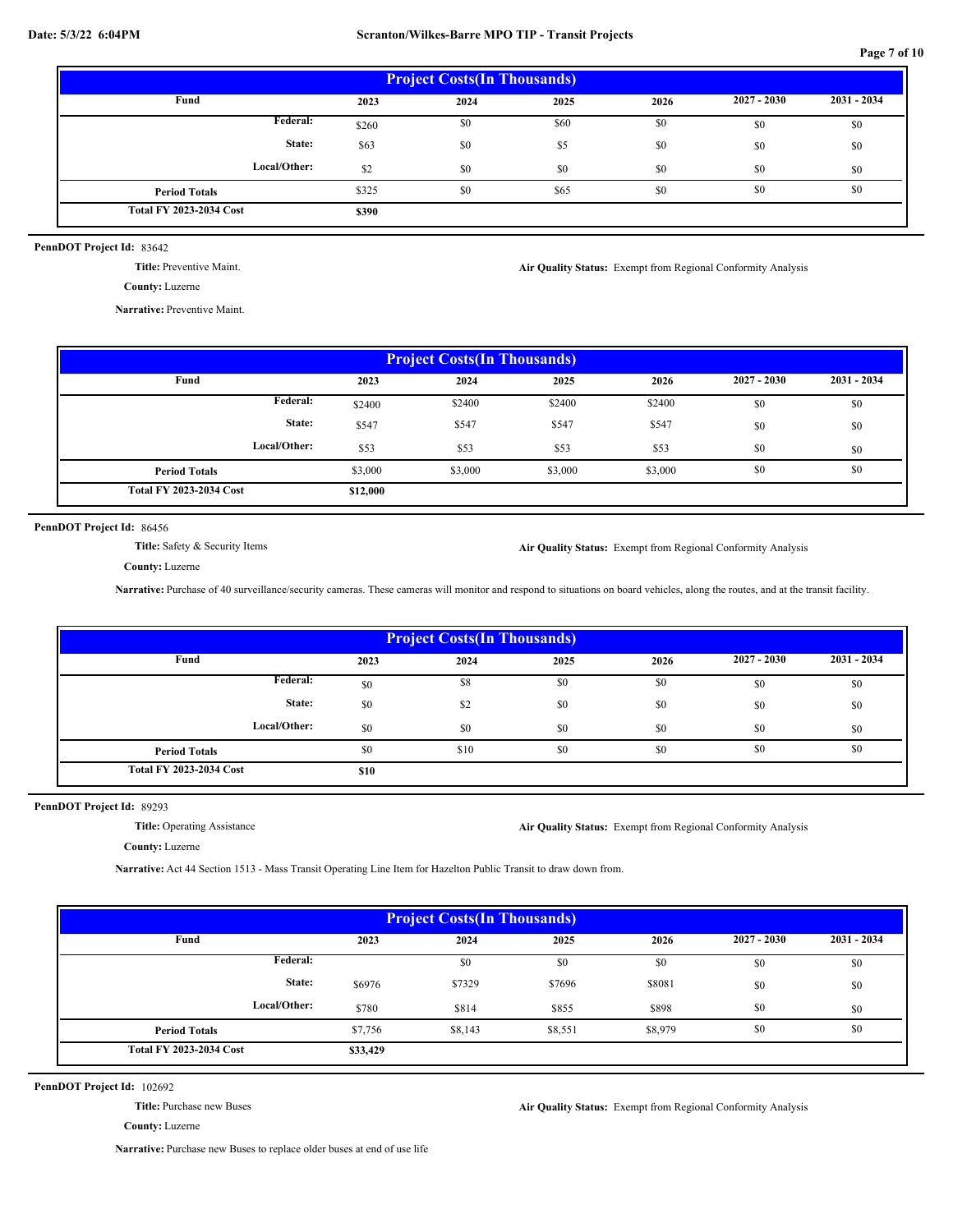**Page 8 of 10**

| <b>Project Costs (In Thousands)</b> |         |      |      |         |               |             |  |  |  |
|-------------------------------------|---------|------|------|---------|---------------|-------------|--|--|--|
| Fund                                | 2023    | 2024 | 2025 | 2026    | $2027 - 2030$ | 2031 - 2034 |  |  |  |
| Federal:                            | \$0     | \$0  | \$0  | \$1020  | \$0           | \$0         |  |  |  |
| State:                              | \$1800  | \$0  | \$0  | \$180   | \$0           | \$0         |  |  |  |
| Local/Other:                        | \$0     | \$0  | \$0  | \$0     | \$0           | \$0         |  |  |  |
| <b>Period Totals</b>                | \$1,800 | \$0  | \$0  | \$1,200 | \$0           | \$0         |  |  |  |
| <b>Total FY 2023-2034 Cost</b>      | \$3,000 |      |      |         |               |             |  |  |  |

## PennDOT Project Id: 111251

**Title:** Computer hardware

**Air Quality Status:** Exempt from Regional Conformity Analysis

**County:** Luzerne

**Narrative:** Funds to cover the purchase of computer hardware such as PC`s, printers and other support devices.

| <b>Project Costs (In Thousands)</b> |      |      |      |      |               |             |  |  |  |
|-------------------------------------|------|------|------|------|---------------|-------------|--|--|--|
| Fund                                | 2023 | 2024 | 2025 | 2026 | $2027 - 2030$ | 2031 - 2034 |  |  |  |
| Federal:                            | \$20 | \$0  | \$20 | \$0  | \$0           | \$0         |  |  |  |
| State:                              | \$5  | \$0  | \$5  | \$0  | \$0           | \$0         |  |  |  |
| Local/Other:                        | \$0  | \$0  | \$0  | \$0  | \$0           | \$0         |  |  |  |
| <b>Period Totals</b>                | \$25 | \$0  | \$25 | \$0  | \$0           | \$0         |  |  |  |
| <b>Total FY 2023-2034 Cost</b>      | \$50 |      |      |      |               |             |  |  |  |

PennDOT Project Id: 111252

**Title:** Paratransit Vehicle purch

**Air Quality Status:** Exempt from Regional Conformity Analysis

**County:** Luzerne

**Narrative:** This project is for the purchase of new Shared Ride Paratransit vehicles. These vehicles will serve as replacement vehicles to LCTA's current revenue fleet. Total projected cost of this capital project is \$400,000.

| <b>Project Costs (In Thousands)</b> |         |       |       |       |               |               |  |  |
|-------------------------------------|---------|-------|-------|-------|---------------|---------------|--|--|
| Fund                                | 2023    | 2024  | 2025  | 2026  | $2027 - 2030$ | $2031 - 2034$ |  |  |
| <b>Federal:</b>                     |         | \$0   | \$0   | \$0   | \$0           | \$0           |  |  |
| State:                              | \$700   | \$700 | \$700 | \$700 | \$0           | \$0           |  |  |
| Local/Other:                        | \$0     | \$0   | \$0   | \$0   | \$0           | \$0           |  |  |
| <b>Period Totals</b>                | \$700   | \$700 | \$700 | \$700 | \$0           | \$0           |  |  |
| <b>Total FY 2023-2034 Cost</b>      | \$2,800 |       |       |       |               |               |  |  |

## PennDOT Project Id: 111255

**Title:** Bus Shelters

**County:** Luzerne

**Narrative:** Bus Shelter Acquisition

**Air Quality Status:** Exempt from Regional Conformity Analysis

| <b>Project Costs (In Thousands)</b> |       |       |      |      |               |             |  |  |
|-------------------------------------|-------|-------|------|------|---------------|-------------|--|--|
| Fund                                | 2023  | 2024  | 2025 | 2026 | $2027 - 2030$ | 2031 - 2034 |  |  |
| Federal:                            |       | \$0   | \$0  | \$0  | \$0           | \$0         |  |  |
| State:                              | \$0   | \$194 | \$0  | \$0  | \$0           | \$0         |  |  |
| Local/Other:                        | \$0   | \$6   | \$0  | \$0  | \$0           | \$0         |  |  |
| <b>Period Totals</b>                | \$0   | \$200 | \$0  | \$0  | \$0           | \$0         |  |  |
| <b>Total FY 2023-2034 Cost</b>      | \$200 |       |      |      |               |             |  |  |

PennDOT Project Id: 115281

**Title:** Fare box equipment

**Air Quality Status:** Exempt from Regional Conformity Analysis

**County:** Luzerne

**Narrative:** Upgrade fare boxes equipment on Busses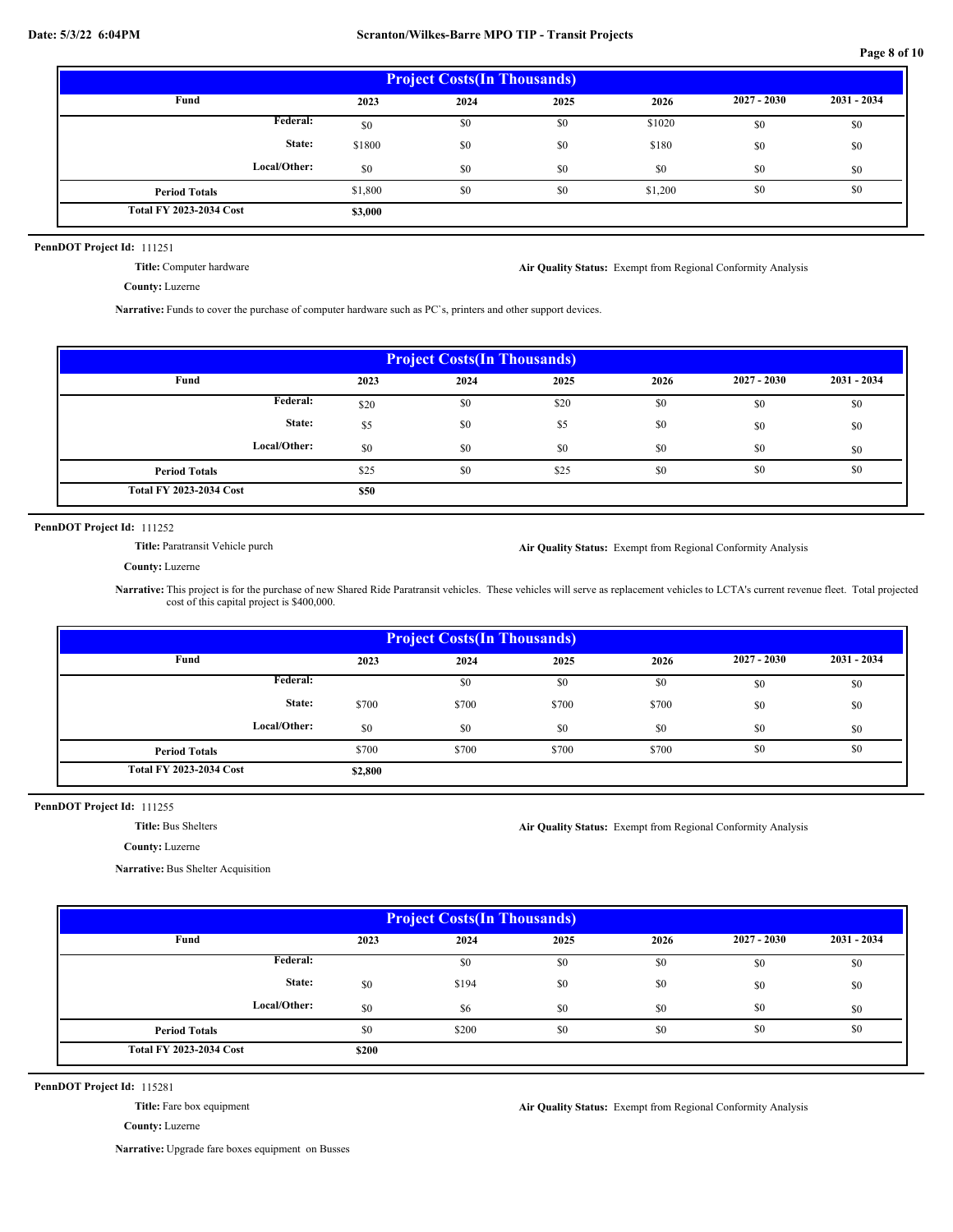**Page 9 of 10**

| <b>Project Costs (In Thousands)</b> |       |      |      |      |               |             |  |  |  |
|-------------------------------------|-------|------|------|------|---------------|-------------|--|--|--|
| Fund                                | 2023  | 2024 | 2025 | 2026 | $2027 - 2030$ | 2031 - 2034 |  |  |  |
| Federal:                            | \$200 | \$0  | \$0  | \$0  | \$0           | \$0         |  |  |  |
| State:                              | \$46  | \$0  | \$0  | \$0  | \$0           | \$0         |  |  |  |
| Local/Other:                        | \$5   | \$0  | \$0  | \$0  | \$0           | \$0         |  |  |  |
| <b>Period Totals</b>                | \$251 | \$0  | \$0  | \$0  | \$0           | \$0         |  |  |  |
| <b>Total FY 2023-2034 Cost</b>      | \$251 |      |      |      |               |             |  |  |  |

PennDOT Project Id: 115456

**Title:** Admin/Maint Facility

**Narrative:** Admin/Maint Facility

| <b>Project Costs (In Thousands)</b> |          |      |      |      |               |               |  |  |
|-------------------------------------|----------|------|------|------|---------------|---------------|--|--|
| Fund                                | 2023     | 2024 | 2025 | 2026 | $2027 - 2030$ | $2031 - 2034$ |  |  |
| Federal:                            | \$1600   | \$0  | \$0  | \$0  | \$0           | \$0           |  |  |
| State:                              | \$27166  | \$0  | \$0  | \$0  | \$0           | \$0           |  |  |
| Local/Other:                        | \$920    | \$0  | \$0  | \$0  | \$0           | \$0           |  |  |
| <b>Period Totals</b>                | \$29,686 | \$0  | \$0  | \$0  | \$0           | \$0           |  |  |
| <b>Total FY 2023-2034 Cost</b>      | \$29,686 |      |      |      |               |               |  |  |

PennDOT Project Id: 118229

**Title:** Alt. Energy Upgrades

**Air Quality Status:** Exempt from Regional Conformity Analysis

**Air Quality Status:** Exempt from Regional Conformity Analysis

**County:** Lackawanna

**Narrative:** Solar system upgrade or alternative energy upgrade

| <b>Project Costs (In Thousands)</b> |       |      |      |      |               |               |  |  |
|-------------------------------------|-------|------|------|------|---------------|---------------|--|--|
| Fund                                | 2023  | 2024 | 2025 | 2026 | $2027 - 2030$ | $2031 - 2034$ |  |  |
| Federal:                            | \$400 | \$0  | \$0  | \$0  | \$0           | \$0           |  |  |
| State:                              | \$97  | \$0  | \$0  | \$0  | \$0           | \$0           |  |  |
| Local/Other:                        | \$3   | \$0  | \$0  | \$0  | \$0           | \$0           |  |  |
| <b>Period Totals</b>                | \$500 | \$0  | \$0  | \$0  | \$0           | \$0           |  |  |
| <b>Total FY 2023-2034 Cost</b>      | \$500 |      |      |      |               |               |  |  |

## PennDOT Project Id: 118230

**Title:** Landscaping LCTA

**Air Quality Status:** Exempt from Regional Conformity Analysis

**County:** Lackawanna

**Narrative:** Grounds maintenance and seasonal landscaping of LCTA facilities; including building signage

| <b>Project Costs (In Thousands)</b> |      |      |      |      |               |             |  |  |  |
|-------------------------------------|------|------|------|------|---------------|-------------|--|--|--|
| Fund                                | 2023 | 2024 | 2025 | 2026 | $2027 - 2030$ | 2031 - 2034 |  |  |  |
| Federal:                            | \$24 | \$0  | \$24 | \$0  | \$0           | \$0         |  |  |  |
| State:                              | \$6  | \$0  | \$6  | \$0  | \$0           | \$0         |  |  |  |
| Local/Other:                        | \$0  | \$0  | \$0  | \$0  | \$0           | \$0         |  |  |  |
| <b>Period Totals</b>                | \$30 | \$0  | \$30 | \$0  | \$0           | \$0         |  |  |  |
| <b>Total FY 2023-2034 Cost</b>      | \$60 |      |      |      |               |             |  |  |  |

PennDOT Project Id: 118231

**Title:** Shared Ride Hard/Software

**Air Quality Status:** Exempt from Regional Conformity Analysis

**County:** Lackawanna

**Narrative:** Driver GPS and support tablets, general IT

**County:** Luzerne